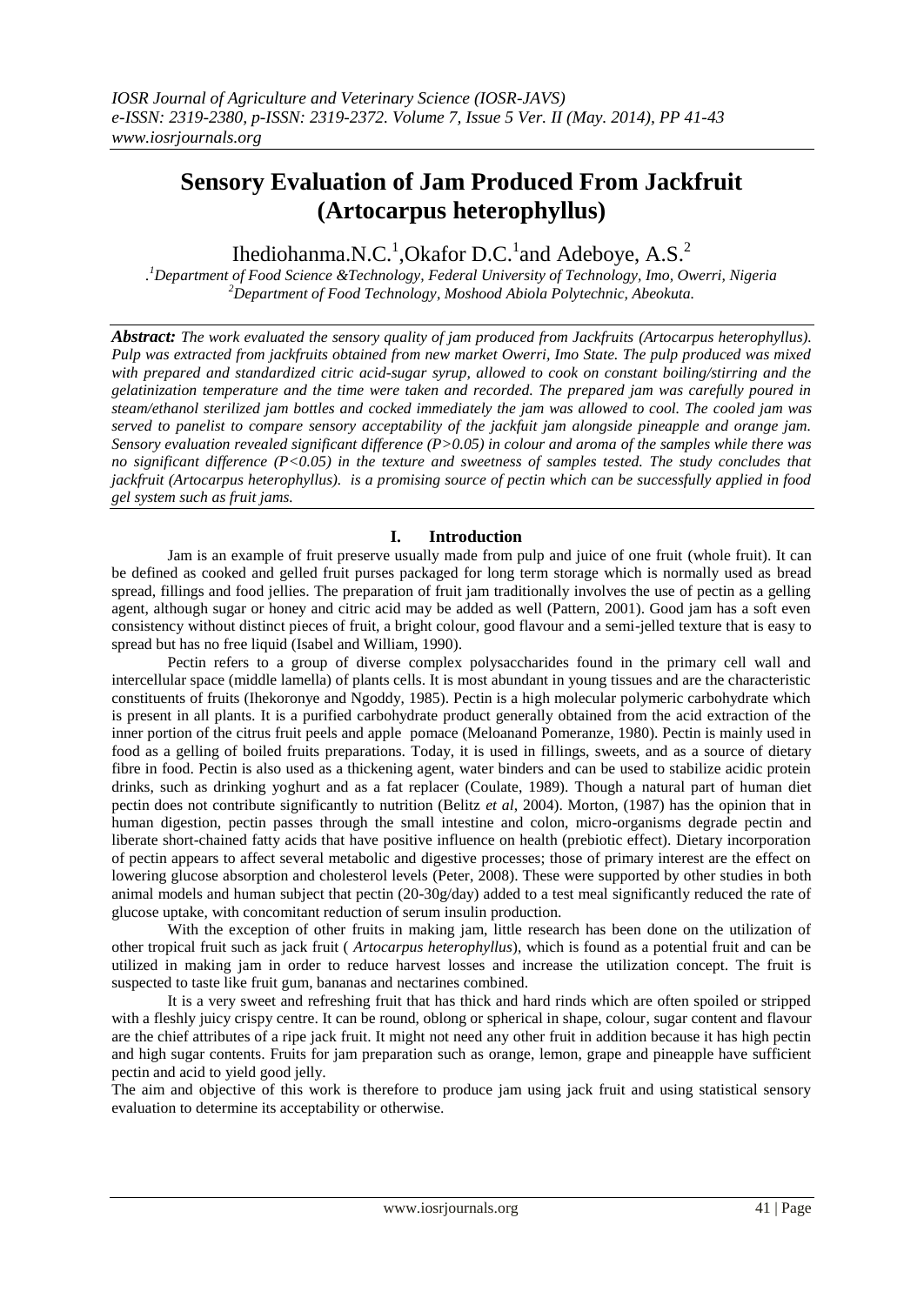### **Production of Jackfruit Jam**

**II. Materials and methods**

The jackfruits used for the work were purchased from New Market Owerri, Imo State Nigeria. The Jackfruit were washed thoroughly with clean water and cut into small sizes. The seeds were carefully removed using knife, and the jackfruit peeled then blended using Kenwood blender Model 5024ID. The juices from the fruits were sieved with muslin cloth and the fruit pulp kept in clean bowl. 300ml of water to 250g of sugar was used to prepare sugar syrup. The syrup was boiled at  $100^{\circ}$ C and 4g of citric acid was added, and allowed to boil again until a slippery feel to gel was formed, it was placed acid to cool.200g of the fruit pulp was concentrated and the prepared syrup added on boiling, it was allowed to cook on constant boiling/stirring and the gelatinization temperature and the time were taken and recorded.At the end, the prepared jam was carefully poured in steam/ethanol sterilized jam bottles and cooked immediately the jam was allowed to cool(AOAC, 2006).

#### **Determination of Total Dissolved Solids (TDS)**

The total dissolved solids of the samples were determined using a total dissolved solids meter (ATP Instrumentation –TDS- 5031- Meter High range. ATP Instrumentation, UK.). The instrument probe was inserted into a beaker containing the sample and allowed for a few minutes until the reading equilibrated.

#### **Sensory Evaluation**

Sensory evaluation of the jam samples were conducted as described by Iwe (2002) using 10-members panel randomly selected from the university community. The samples were packaged in a transparent jam bottles and presented in a coded manner. The sensory quality attributes of the samples were colour, taste, aroma and sweetness.

In the questionnaire presented to the panelists, they were requested to observe and taste each sample as coded with bread provided and grade them based on a 4-point hedonic scale showing least acceptable to most acceptable in all attributes.

They were also provided with potable water to rinse their mouth after evaluating each sample to check taste interference.

#### **III. Results and discussion**

Table 1 showed the mean sensory score of Jack fruit, Pineapple and Orange jam, The scoreswere analyzed in terms of colour, aroma, texture and sweetness The result gotten from the analysis revealed that sample B (pineapple) has the best acceptable colour with the mean value of  $8.1 \pm 0.99$ , while sample A (jam from jackfruit) has the lowest colour  $5.1 \pm 2.03$ . However, there was no significant difference between B and C least acceptable (orange and pineapple jam respectively).

For aroma sample B, the highest value of  $8.4 \pm 1.71$  while sample A has the lowest value of  $4.7 \pm 1.95$ . The result showed that there were no significant different between sample B and C pineapple and orange but there is significant different in sample A (Jack fruit jam)

In texture, sample C has the highest value of  $7.2 \pm 1.03$ , but no significant difference in sample A and B

In sweetness sample C has the highest value of  $8.4 \pm 1.17$  while sample A has the lowest value of  $7.1 \pm 2.13$ , but there is no significant different in sample A, B, and C in terms of sweetness.

The result of sensory evaluation shows that sample B (Pineapple) is most acceptable followed by C(Orange).. while sample A has the least colour and aroma.

| Table 1: Mean Sensory Score of Jackfruit, Pineapple and Orange jam |                        |                        |                      |                           |  |
|--------------------------------------------------------------------|------------------------|------------------------|----------------------|---------------------------|--|
| <b>Samples</b>                                                     | Colour                 | Aroma                  | <b>Texture</b>       | <b>Sweetness</b>          |  |
| Jackfruit Jam (A)                                                  | $5.1 + 2.03^b$         | $4.7 + 1.95^b$         | $6.1 + 1.37^{\circ}$ | $7.1 \pm 2.13^{\circ}$    |  |
| Pineapple Jam (B)                                                  | $8.1 \pm 0.99^{\rm a}$ | $8.4 + 1.71^{\circ}$   | $6.1 + 1.79^{\circ}$ | $7.9 + 1.79$ <sup>a</sup> |  |
| Orange Jam $(C)$                                                   | $7.6 + 1.08^b$         | $8.0 \pm 0.82^{\rm a}$ | $7.2 + 1.03a$        | $8.4 \pm 1.1.7^{\circ}$   |  |
| LSD                                                                | 1.324                  | 1.440                  | 1.314                | 1.601                     |  |

| Table 1: Mean Sensory Score of Jackfruit, Pineapple and Orange jam |  |  |  |
|--------------------------------------------------------------------|--|--|--|
|--------------------------------------------------------------------|--|--|--|

*Values are means ± S.D for 10 determinations* 

*Means ± S.D with same alphabetical superscript along the same column are not significantly different.*

#### **IV. Conclusion And Recommendation**

The results obtained from the study showed that jackfruit ( *Artocarpus heterophyllus*) is a promising source of pectin which can be successfully applied in food gel system such as fruit jamsjellies and fillers etc. However, this tropical fruits wastes a lot due to underutilization. If optimally utilized for pectin and jam production could significantly reduce the present wastage and waste disposal problems encountered while handling jack fruits, thereby reducing post-harvest losses. From the results obtained, it showed that jack fruit can